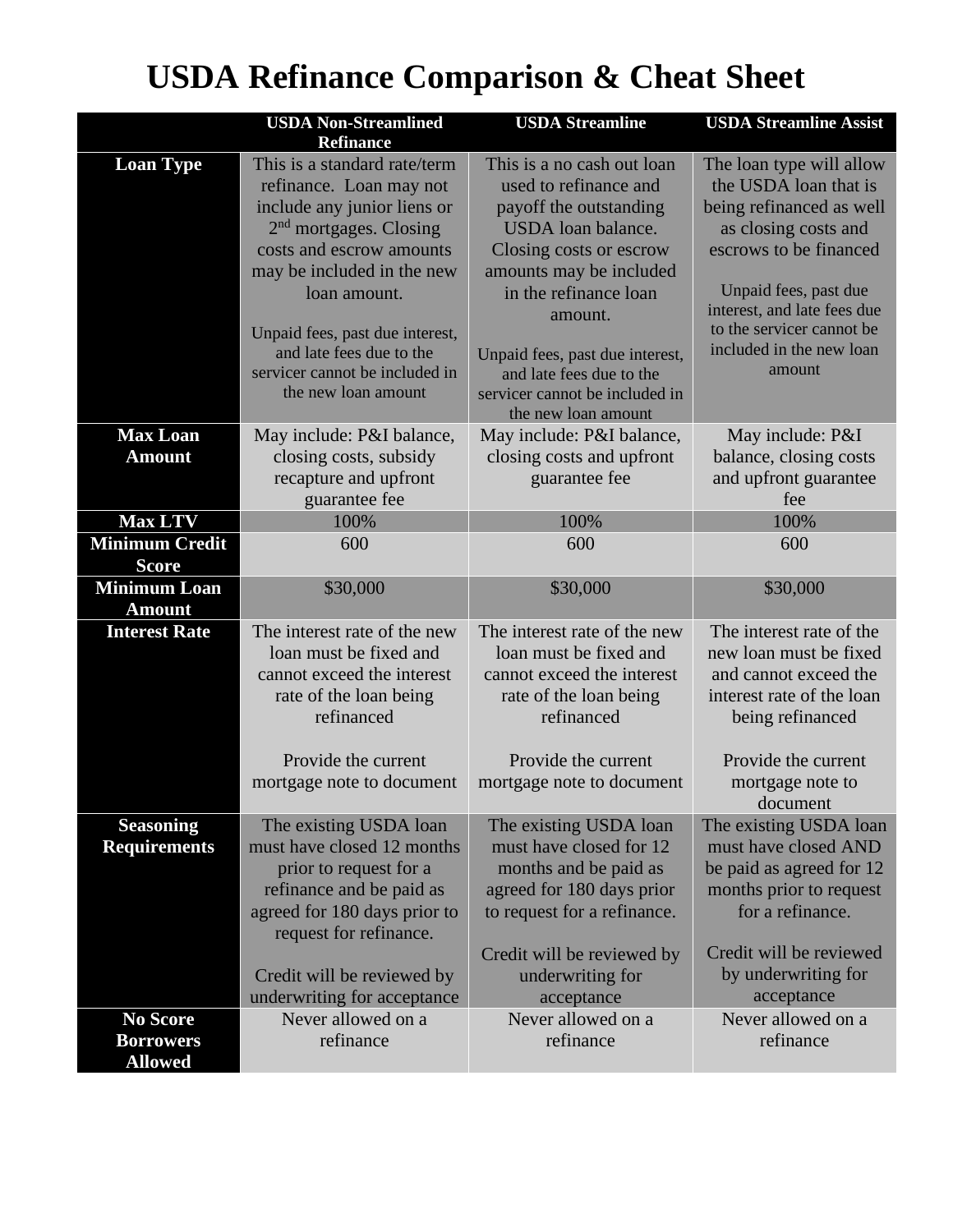| <b>Contract for Deed</b> | Contract for deed is allowed,                    |                                           |                           |
|--------------------------|--------------------------------------------------|-------------------------------------------|---------------------------|
| <b>Allowed</b>           | but must be completed as a                       | Loan type does not allow                  | Loan type does not        |
|                          | purchase transaction.                            |                                           | allow                     |
|                          | A purchase contract may be                       |                                           |                           |
|                          | required, depending on the                       |                                           |                           |
|                          | transaction details.                             |                                           |                           |
| <b>Appraisal</b>         | Always required                                  | Appraisal is not required                 | Appraisal is not required |
|                          | with a full                                      |                                           |                           |
|                          | interior/exterior                                | Unless a Direct loan is being             | Unless a Direct loan is   |
|                          | inspection and pictures of                       | paid off                                  | being paid off            |
|                          | all rooms, attic access,                         |                                           |                           |
|                          | crawl space and                                  |                                           |                           |
|                          | mechanicals                                      |                                           |                           |
|                          |                                                  |                                           |                           |
|                          | HUD statement must be on                         |                                           |                           |
|                          | the appraisal: Home meets<br>requirements of HUD |                                           |                           |
|                          | 4000.1 (or acceptable                            |                                           |                           |
|                          | variation)                                       |                                           |                           |
| <b>New Construction</b>  | If the current loan is a                         | N <sub>o</sub>                            | N <sub>o</sub>            |
| end loan allowed?        | construction                                     |                                           |                           |
|                          | loan/interim financing,                          |                                           |                           |
|                          | USDA will allow this to                          |                                           |                           |
|                          | be refinanced.                                   |                                           |                           |
|                          |                                                  |                                           |                           |
|                          | <b>USDA</b> will allow New                       |                                           |                           |
|                          | Construction on a purchase                       |                                           |                           |
|                          | loan scenario                                    |                                           |                           |
| <b>Occupancy</b>         | <b>Primary Residence</b>                         | <b>Primary Residence Only</b>             | Primary Residence Only    |
|                          | <b>Only Borrower must</b>                        | Borrower must prove                       | Borrower must prove       |
|                          | prove property is                                | property is currently                     | property is currently     |
|                          | currently occupied by                            | occupied by them through                  | occupied by them          |
|                          | them through standard                            | standard loan                             | through standard loan     |
|                          | loan documentation                               | documentation                             | documentation             |
| <b>AUS</b>               | GUS findings will be<br>required. Must be        | Gus findings will be<br>required. Must be | No Findings               |
|                          | approve/eligible or                              | approve/eligible or                       | Do Not Run                |
|                          | refer/eligible. If                               | refer/eligible. If                        | AUS as a                  |
|                          | refer/eligible, manual                           | refer/eligible, manual                    | Streamline is a           |
|                          | guidelines must be met                           | guidelines must be met                    | Manual                    |
|                          |                                                  |                                           | Underwrite                |
|                          |                                                  |                                           |                           |
|                          |                                                  |                                           | With USDA -               |
|                          |                                                  |                                           | Streamlines have a        |
|                          |                                                  |                                           | different department      |
|                          |                                                  |                                           | they are sent to for      |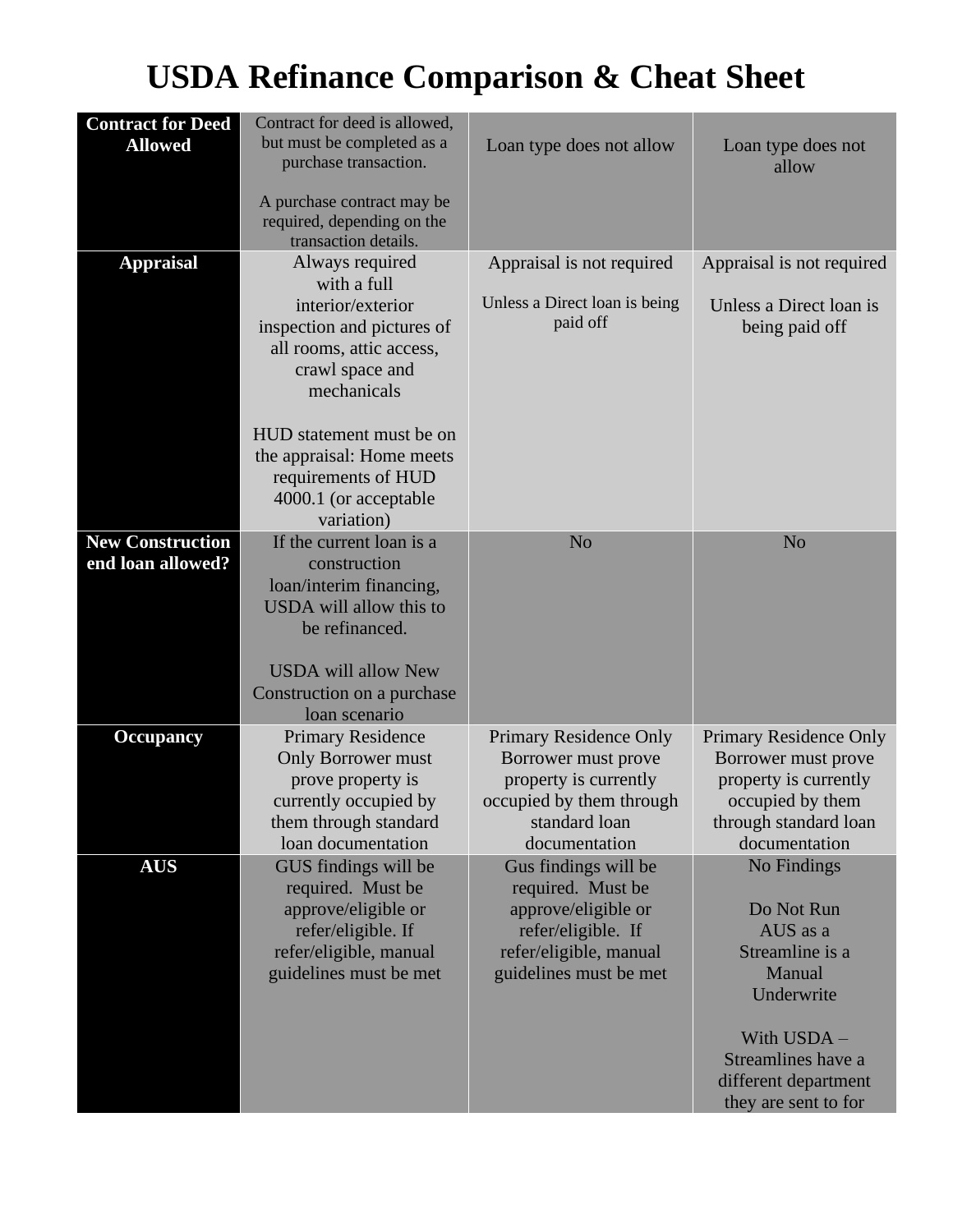|                                                               |                                                                                                                                                                                                                                                                                                                                                                                                                                                                                                                    |                                                                                                                                                                                                                                                                                                                                                                                                                                                                                                                    | review. Standard turn<br>times will not apply to<br>streamline loans                                                                                                                                                                                                                                                                                                                      |
|---------------------------------------------------------------|--------------------------------------------------------------------------------------------------------------------------------------------------------------------------------------------------------------------------------------------------------------------------------------------------------------------------------------------------------------------------------------------------------------------------------------------------------------------------------------------------------------------|--------------------------------------------------------------------------------------------------------------------------------------------------------------------------------------------------------------------------------------------------------------------------------------------------------------------------------------------------------------------------------------------------------------------------------------------------------------------------------------------------------------------|-------------------------------------------------------------------------------------------------------------------------------------------------------------------------------------------------------------------------------------------------------------------------------------------------------------------------------------------------------------------------------------------|
| <b>Non-Owner</b><br>Occupant<br><b>Borrower</b>               | Not allowed                                                                                                                                                                                                                                                                                                                                                                                                                                                                                                        | <b>Not Allowed</b>                                                                                                                                                                                                                                                                                                                                                                                                                                                                                                 | Not Allowed                                                                                                                                                                                                                                                                                                                                                                               |
| <b>Removal/Addition</b><br>of any Current<br><b>Borrowers</b> | Borrowers may be<br>removed and added as<br>needed but one original<br>borrower must stay on<br>the loan                                                                                                                                                                                                                                                                                                                                                                                                           | Removal is allowed, but<br>one original borrower<br>must stay on the loan<br>Addition of borrower is<br>allowed                                                                                                                                                                                                                                                                                                                                                                                                    | Removal not<br>allowed unless a<br>current borrower is<br>deceased<br>Addition of borrower is<br>allowed                                                                                                                                                                                                                                                                                  |
| <b>Household</b><br><b>Members</b><br><b>Application</b>      | All household members<br>must be listed on the<br>3555-21 and other USDA<br>disclosures that request<br>this information. This<br>must include ALL adult<br>and minor household<br>members.<br>Any adult household<br>member that is not on the<br>loan must provide the<br>same income<br>documentation as a<br>borrower, including<br>written authorization to<br>allow FSB to order a<br><b>VOE</b><br>Income will be<br>calculated for both<br>qualifying income and<br>Annual income<br>Full 1003 is required | All household members<br>must be listed on the<br>3555-21 and other<br><b>USDA</b> disclosures that<br>request this information.<br>This must include ALL<br>adult and minor<br>household members.<br>Any adult household<br>member that is not on the<br>loan must provide the<br>same income<br>documentation as a<br>borrower, including a<br>written authorization to<br>allow FSB to order a<br><b>VOE</b><br>Income will be calculated<br>for both qualifying and<br>Annual income.<br>Full 1003 is required | All household members<br>must be listed on the<br>3555-21 and other<br><b>USDA</b> disclosures that<br>request this information.<br>This will include ALL<br>adults and minors in the<br>household. Adult<br>members of the<br>household must supply<br>income documentation.<br>Income will not be used<br>to calculate qualifying<br>income or ratios analysis<br>Full 1003 is required |
|                                                               |                                                                                                                                                                                                                                                                                                                                                                                                                                                                                                                    |                                                                                                                                                                                                                                                                                                                                                                                                                                                                                                                    |                                                                                                                                                                                                                                                                                                                                                                                           |
| <b>Ratios</b>                                                 | $Approve/Eligible -$<br>ratios determined by<br><b>AUS</b><br>Refer/Eligible – ratios<br>capped at 29/41 for<br>manual underwrite                                                                                                                                                                                                                                                                                                                                                                                  | $Approve/Eligible -$<br>ratios determined by<br><b>AUS</b><br>$Refer/Eligible - ratios$<br>capped at 29/41 for<br>manual underwrite                                                                                                                                                                                                                                                                                                                                                                                | Ratios not calculated on<br>this product                                                                                                                                                                                                                                                                                                                                                  |